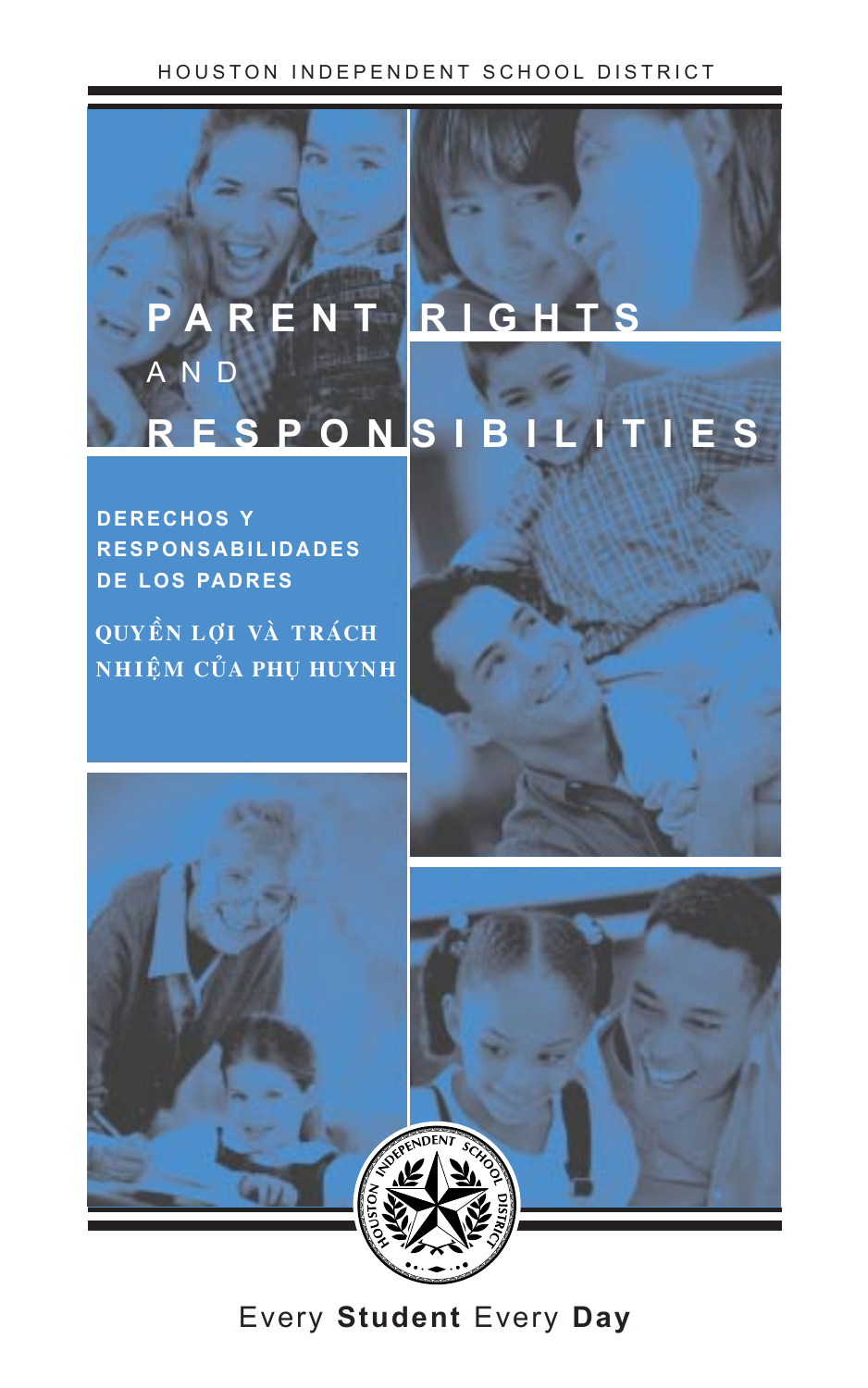## **INTRODUCTION**

The Houston Independent School District believes that a child's education is a result of the combined efforts of the parent, the student, and the school. Parents who actively participate in the educational process, both at school and home, provide the essential support, assistance, values, and high expectations that are crucial to a child's perception of the importance of education. HISD also believes that active and regular parental involvement will significantly increase a student's potential for academic success.

Therefore, HISD recognizes parents as valued partners in the educational process and incorporates parental involvement as a district core value. All school and district activities will give proper consideration to the involvement of parents.

Common decency, another HISD core value, recognizes that participants in the educational process deserve respectful and courteous treatment at all times. Schools reflect the richness and diversity of Houston, and the district prohibits harassment and hostile environments of any kind, because students have the right to an education free of discrimination.

# **PHILOSOPHY OF PARENT RIGHTS AND RESPONSIBILITIES**

As full partners in a child's education, parents\* have rights that are governed by the Texas Education Code and by HISD policy, goals, and core values. However, implicit in the exercise of rights is that there are also responsibilities. It is the objective of the Houston Independent School District to consolidate, list, and communicate these rights and responsibilities in a format that is convenient for parents.

\*Parents are defined as a person standing in parental relation, according to state law.

## **PARENT RIGHTS**

### **Parents, in their relationships with schools, have the right:**

- To have a school environment for their children that is safe and supportive of learning;
- To be treated with courtesy by all members of the school staff and as full partners in their children's education;
- To be included in the educational process and to have access to the system in behalf of their children;
- To work in a mutually supportive and respectful partnership with the school;
- To expect school outreach to ensure participation of all families, including those for whom English is not their primary language; and
- To have opportunities for families to participate in the instructional process.

## **Parents, in order to support high academic achievement for their children, have the right:**

- To examine the curriculum materials of the classes in which their children are enrolled;
- To expect qualified teachers who are good role models;
- To expect textbooks, materials, and supplies that reinforce good learning;
- To expect an instructional program that recognizes individual learning styles;
- To receive assistance from school personnel to further the progress and improvement of their children;
- To expect a full day of education for their children within the legally defined number of hours and days; and
- To have access to school performance data.

### **Parents, in order to be knowledgeable about their children's educational experience, have the right:**

- To receive information concerning the academic performance standards, proficiencies or skills their children are expected to accomplish;
- To be informed in advance about school rules, school calendars, activities, attendance policies, dress codes, and procedures for visiting the school;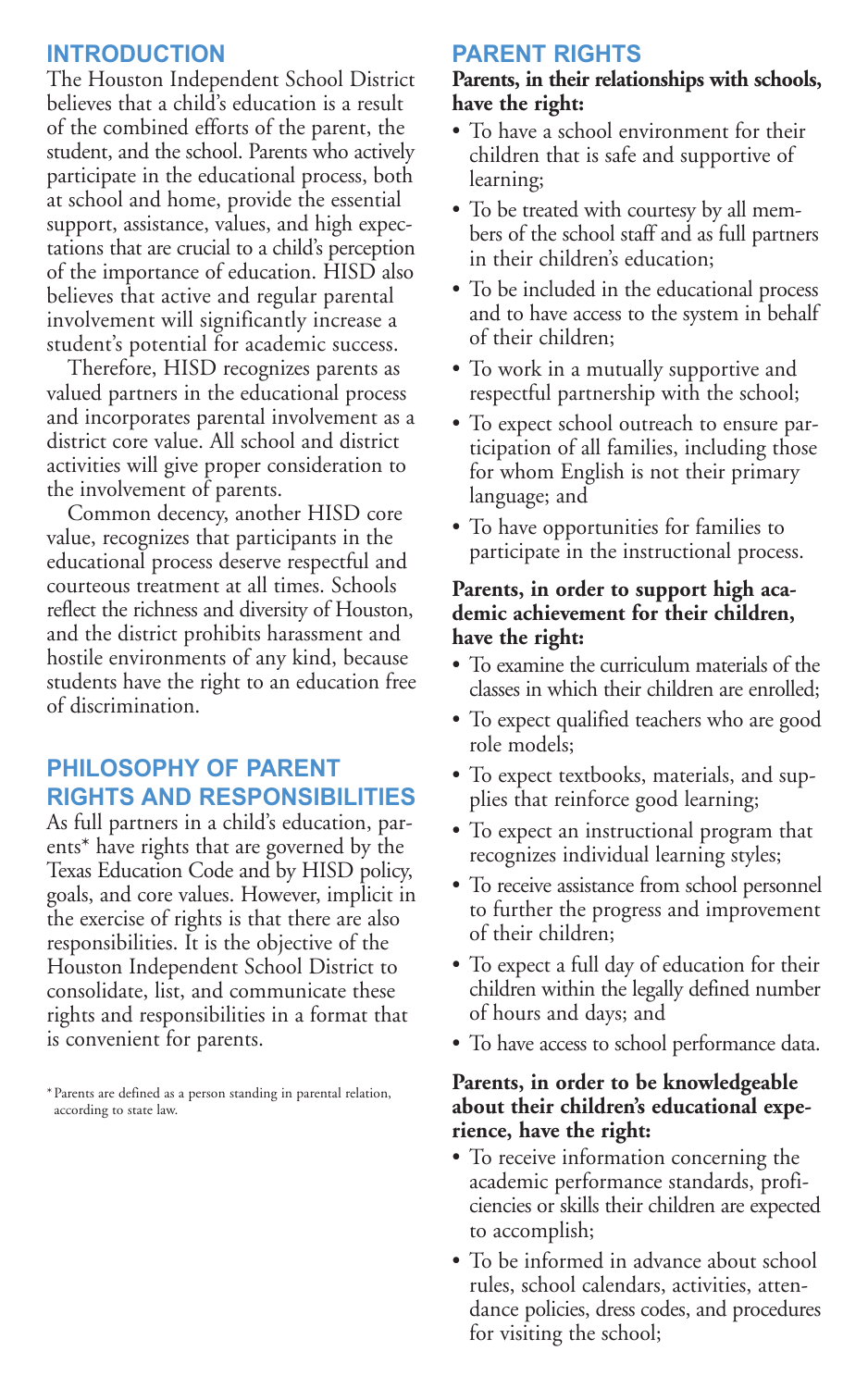- To visit their children's classrooms to observe activities;
- To have access to all written records of a school district concerning their children attendance, test scores, grades, disciplinary records, counseling records, psychological records, applications for admission, health and immunization information, teachers and counselors evaluations, and reports of behavioral problems;
- To question anything in their children's records that they feel is inaccurate or misleading or is an invasion of privacy and to receive a response from the school;
- To receive prompt responses to inquiries;
- To be notified in a timely basis if their children are absent from school;
- To be notified promptly about disciplinary action against their children;
- To be informed of their children's progress in school and of the appropriate school personnel that they should contact if problems arise;
- To receive information about psychological testing the school does involving their children and to agree or deny permission to give the test;
- To be informed of processes to address parental concerns or available grievance procedures; and
- To confer with their child's teacher.

# **PARENT RESPONSIBILITIES**

### **Parents, in their relationships with schools, have the responsibility:**

- To treat school personnel with courtesy and as a partner in their children's education;
- To support school, district, and classroom rules for student behavior and ensure that their children conduct themselves according to district standards;
- To participate in decisions related to the education of their children;
- To instill in their children self-discipline and courtesy toward others;
- To adhere to school rules and procedures;
- To instill in their children a respect for teachers and authority; and

• To teach their children to take care of school materials and facilities.

## **Parents, in order to support high academic achievement for their children, have the responsibility:**

- To ensure that their children attend school everyday;
- To send students to school on time and prepared to learn;
- To read, acknowledge, and understand the rules applicable to their children's conduct while they are at school;
- To support work that goes on in the classroom.
- To ensure that homework is completed and turned in on time;
- To work with children at home in learning activities;
- To read to and with children;
- To have high expectations for their children;
- To be positive role models for their children;
- To emphasize the value of education; and
- To remain involved with their children from preschool through high school.

## **Parents, in order to be knowledgeable about their children's educational experience, have the responsibility:**

- To read all communications from the school;
- To supply accurate, updated information (including current address and when available, current telephone numbers) to the school promptly;
- To monitor children's progress and communicate with the school;
- To become informed about the school's policies and programs; and
- To confer with their child's teacher.

For more information, contact HISD's Department of Parent Engagement, 713-892-6816 or info@houstonisd.org.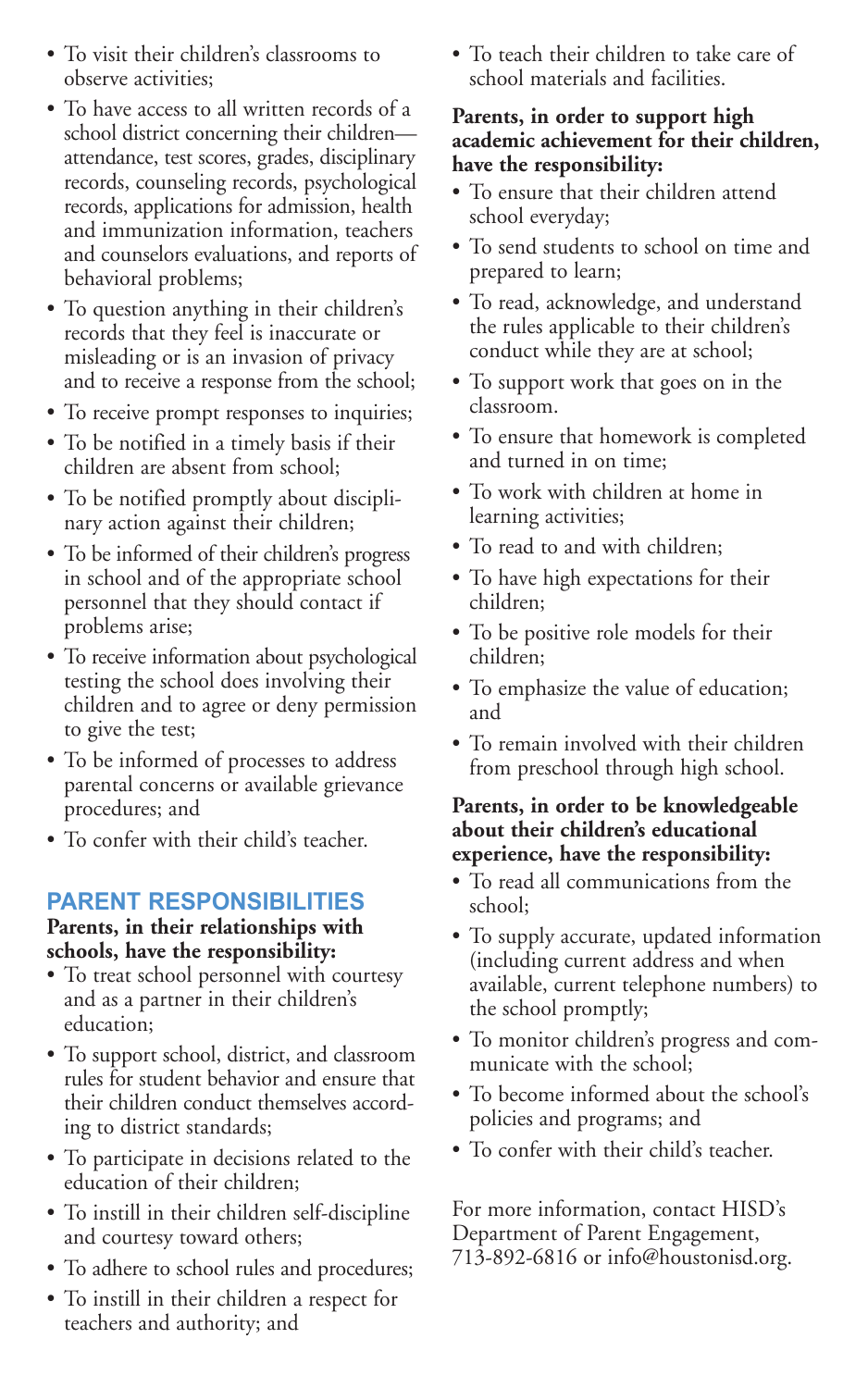# **INTRODUCCIÓN**

El Distrito Escolar Independiente de Houston cree que la educación de un niño es el resultado de los esfuerzos conjuntos de los padres, el estudiante y la escuela. Los padres que participan activamente en el proceso educativo, tanto en la escuela como en el hogar, proporcionan el apoyo esencial, la ayuda, los valores y las altas expectativas que son cruciales para que el niño perciba la importancia de la educación. HISD también cree que la participación de los padres de manera activa y regular aumenta significativamente el potencial del alumno para obtener éxito académico.

Por lo tanto, HISD reconoce que los padres son valiosos aliados en el proceso educativo e incorpora la participación de los padres como un valor fundamental del Distrito. Todas las actividades escolares y del Distrito darán debida consideración a la participación de los padres.

La decencia común es otro valor fundamental de HISD, así como también el reconocer que las personas que participan en el proceso educativo merecen un trato respetuoso y cortés en todo momento. Las escuelas reflejan la diversidad cultural de Houston y el Distrito prohíbe el acoso y los ambientes hostiles de cualquier tipo, porque los estudiantes tienen el derecho a una educación libre de discriminación.

# **FILOSOFÕA DE LOS DERECHOS Y RESPONSABILIDADES DE LOS PADRES**

Como socios integrales en la educación del niño, los padres\* tienen derechos que están expresados en el Código de Educación de Texas y en las normas, metas y valores fundamentales de HISD. Sin embargo, tener derechos implica asumir responsabilidades. El objetivo del Distrito Escolar Independiente de Houston es consolidar, enumerar y comunicar tales derechos y responsabilidades en una forma que sea clara para los padres.

\*Se consideran como padres a las personas que tengan la relación de paternidad con el niño como la define la ley estatal.

# **DERECHOS DE LOS PADRES**

### **Los padres, en su relación con la escuela, tienen derecho a:**

- Tener un ambiente escolar donde sus niños se sientan seguros y apoyados en su aprendizaje.
- Ser tratados con cortesía por todos los miembros del personal de la escuela y como socios en la educación de los niños.
- Ser incluidos en el proceso educativo y tener acceso al sistema en representación de sus niños.
- Trabajar teniendo una relación de mutuo apoyo y respeto con la escuela.
- Esperar que la escuela haga esfuerzos por lograr la participación de todas las familias, incluyendo a aquellos para quienes el inglés no es su lengua natal.
- Tener oportunidades para que las familias participen en el proceso de instrucción.

### **Los padres, para poder apoyar los éxitos académicos de sus niños, tienen el derecho de:**

- Examinar los materiales del currículum de las clases en las cuales están inscritos sus niños.
- Esperar que tengan maestros calificados que sean buenos ejemplos para sus hijos.
- Esperar que tengan libros de texto, materiales y útiles escolares que apoyen el aprendizaje.
- Esperar que tengan un programa de instrucción que reconozca los estilos individuales de aprendizaje.
- Recibir la ayuda del personal de la escuela para adelantar el progreso de sus niños.
- Esperar un día completo de educación para sus hijos por el número de días y horas dispuestas por la ley.
- Tener acceso a los datos de rendimiento de la escuela.

## **Los padres, para mantenerse informados sobre las experiencias educativas de sus niños, tienen el derecho de:**

- Recibir información acerca de las normas de rendimiento académico, los conocimientos y las aptitudes que esperan que sus niños cumplan o adquieran.
- Ser informados con anticipación sobre las normas de la escuela, los calendarios, las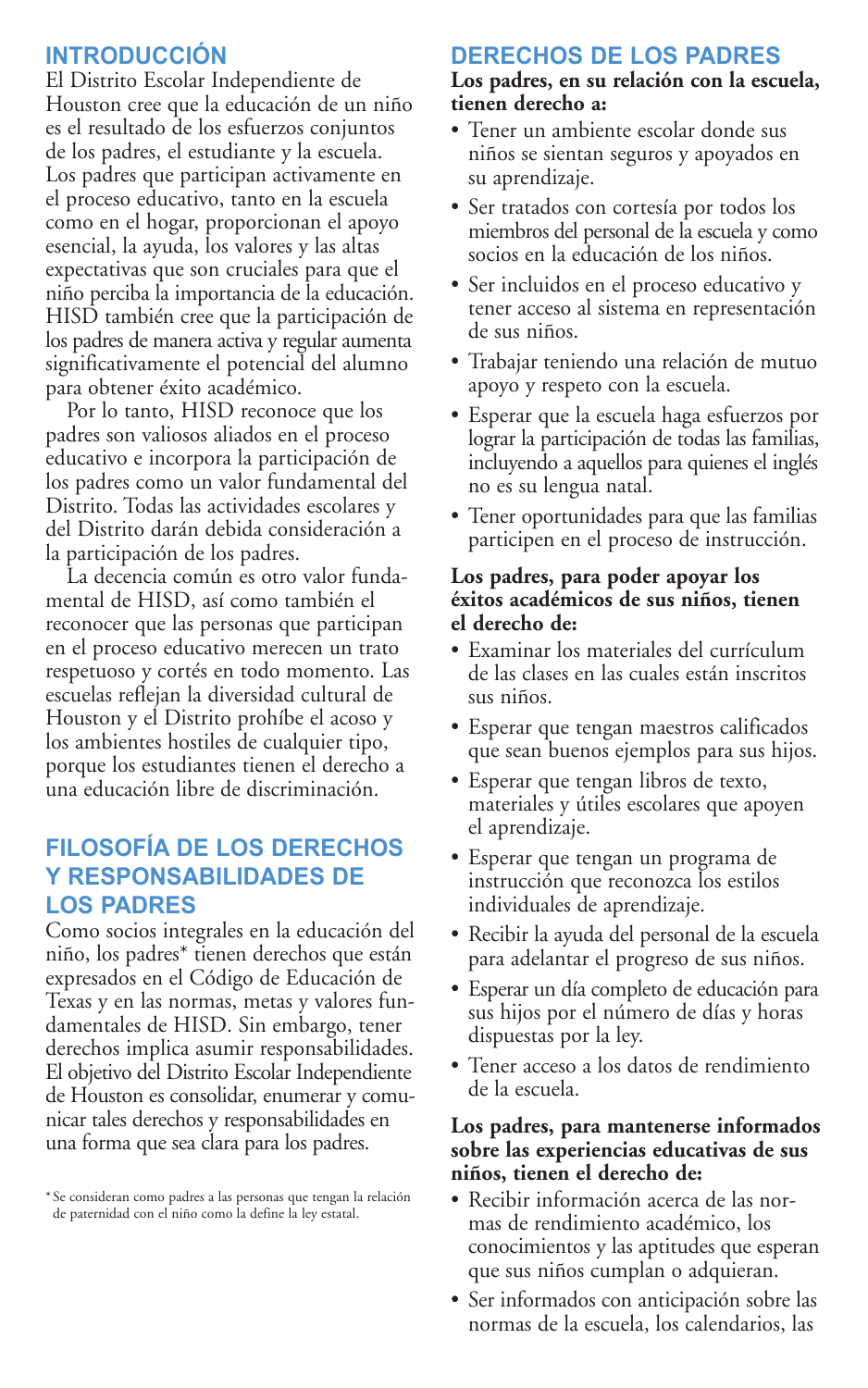actividades, las normas de asistencia escolar, los códigos de vestir y los procedimientos para visitar la escuela.

- Visitar los salones de clase de sus hijos para observar las actividades.
- Tener acceso a todos los expedientes escolares escritos que tenga el Distrito acerca de sus niños—la asistencia escolar, los resultados de las evaluaciones, las calificaciones, los reportes disciplinarios, los reportes de los consejeros, los expedientes, las solicitudes de admisión, la información sobre la salud e inmunizaciones, las evaluaciones hechas por los maestros y consejeros y los reportes sobre problemas de conducta.
- Cuestionar los expedientes de sus niños que consideren inexactos, mal orientados o una invasión de su privacidad y recibir una respuesta de parte de la escuela.
- Recibir pronta respuesta a sus preguntas.
- Ser notificados a tiempo si sus niños están ausentes de la escuela.
- Ser notificados con prontitud acerca de cualquier acción disciplinaria contra sus hijos.
- Ser informados sobre el progreso de sus niños en la escuela y del personal de la escuela que deben contactar si surgen problemas.
- Recibir información acerca de las pruebas psicológicas que la escuela quiera hacer a sus hijos y conceder o negar permiso para que las administren.
- Ser informados acerca de los procesos para presentar las inquietudes de los padres o de los procedimientos para presentar quejas.
- Tener juntas con los maestros del niño.

# **RESPONSABILIDADES DE LOS PADRES**

## **Los padres, en su relación con la escuela, tienen la responsabilidad de:**

- Tratar con cortesía al personal de la escuela ya que son sus aliados en la educación de sus hijos.
- Apoyar las normas de la escuela, el Distrito y el salón de clases sobre la conducta de los alumnos para asegurarse que sus niños se comportan según lo dictado por el Distrito.
- Participar en las decisiones que afectan la educación de sus hijos.
- Inculcar en sus niños la autodisciplina y la cortesía para con los demás.
- Acoger las normas y los procedimientos de la escuela.
- Enseñar a sus hijos el respeto a los maestros y a las autoridades.
- Enseñar a sus niños a cuidar los materiales y edificios de la escuela.

### **Los padres, para poder apoyar los éxitos académicos de sus niños, tienen la responsabilidad de:**

- Asegurarse que sus niños asisten a la escuela todos los días.
- Enviar los estudiantes a la escuela a tiempo y preparados para aprender.
- Leer, darse por notificados y entender las normas que se aplican a la conducta de sus hijos mientras están en la escuela.
- Apoyar el trabajo que hacen en el salón de clases.
- Asegurarse que hacen todas las tareas para el hogar y las entregan a tiempo.
- Trabajar con los niños en el hogar haciendo las actividades de aprendizaje.
- Leer con sus hijos.
- Tener grandes expectativas para sus niños.
- Ser modelos positivos para sus hijos.
- Enfatizar el valor de la educación.
- Permanecer involucrados en la educación de sus niños desde el jardín de infancia hasta la escuela secundaria.

## **Los padres, para mantenerse informados sobre las experiencias educativas de sus niños, tienen la responsabilidad de:**

- Leer todas las comunicaciones recibidas de la escuela.
- Dar a la escuela información exacta, al día y con prontitud sobre el domicilio actual y números válidos de teléfono.
- Vigilar el progreso de sus niños y comunicarse con la escuela.
- Mantenerse informados acerca de las normas y programas de la escuela.
- Tener juntas con los maestros de sus niños.

Para más información, contacte el Departamento de Participación de los Padres, 713-892-6816 o info@houstonisd.org.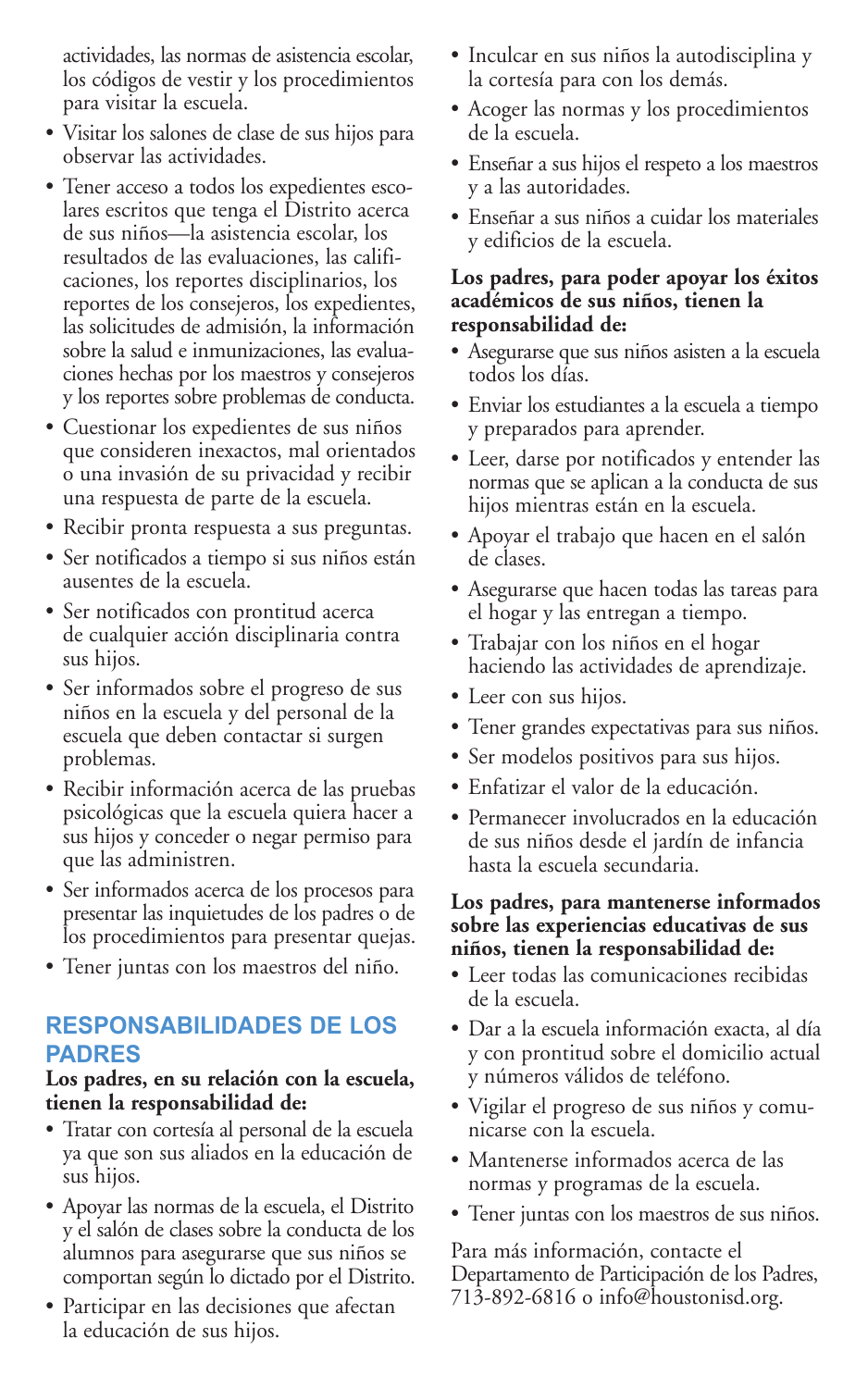# NHÂP ĐỀ

Khu Học Chánh Houston tin rằng việc giáo dục trẻ em là kết quả phối hợp giữa phu huynh, học sinh, và nhà trường. Khi phụ huynh tích cực tham gia vào công việc giáo duc với nhà trường cũng như ở nhà thì không những đây là sự hỗ trơ cần thiết mà còn giúp cho con em hiểu rõ tầm quan trong và giá trì của việc hoc hành. HISD cũng tin rằng sự đóng góp tích cực của phu huynh là môt gia tăng đáng kể cho triển vong thành công trong việc hoc của con em.

Do đó, HISD nhìn nhân vai trò của phu huynh là người công tác quý báu trong tiến trình giáo duc và cho rằng sự tham gia của phụ huynh là nền tảng giá trị của học khu. Tất cả mọi sinh hoạt của các trường và của học khu đều cần sự tham gia của phu huynh.

Một giá trị căn bản nữa của HISD là tinh thần lành manh; theo đó moi người tham gia vào công tác giáo duc đều xứng đáng được đối xử cách kính trọng và lịch thiệp trong mọi lúc. Nhà trường phản ảnh nét đa văn hóa của thành phố Houston, và học khu ngăn cấm mọi hình thức quấy nhiễu và gây hấn vì học sinh có quyền hưởng một nền giáo duc không phân biệt, không kỳ thì.

# TRIẾT LÝ VỀ QUYỀN VÀ TRÁCH NHIÊM CỦA PHU HUYNH

Là người cộng tác hoàn toàn trong việc giáo dục của con em, phụ huynh<sup>\*</sup> có những quyền được luật của Bô Giáo Duc Tiểu Bang Texas cũng như của HISD nhìn nhận. Tuy nhiên, thi hành quyền cũng đòi hỏi trách nhiệm kèm theo. Vì thế, Khu Hoc Chánh Houston thấy cần phải củng cố, liệt kê, và trình bày những quyền lơi và trách nhiêm của phu huynh với hình thức dễ hiểu và thuận tiện cho phụ huynh.

\* Theo luật tiểu bang, phụ huynh được định nghĩa là người có vai trò liên hệ đến việc giao tế của phụ huynh.

# QUYỀN LỢI CỦA PHỤ HUYNH

## Trong liên hệ với nhà trường, phụ huynh được quyền:

- Đòi hỏi nhà trường bảo đảm cho con em một môi trường an toàn để khuyến khích việc học hành:
- Được tất cả nhân viên nhà trường đối xử lịch thiệp vì là những người cộng tác vào việc học của con em;
- Được mời tham gia vào tiến trình giáo duc và có thể theo dõi những diễn tiến trong hoc khu thay mặt cho con em;
- Làm việc trong tinh thần tương kính và tương trợ với nhà trường;
- Mong muốn nhà trường nới rộng sự tham gia của mọi gia đình, kể cả những phụ huynh mà ngôn ngữ chính không phải là Anh Ngữ; và
- Có cơ hôi cho các gia đình tham gia vào công tác giảng day.

### Nhằm giúp con em đạt thành quả cao trong học vấn, phụ huynh có quyền:

- Xem xét các tài liệu giảng huấn trong chương trình học của lớp mà con em ghi tên hoc:
- Mong muốn có giáo viên giỏi và gương mẫu trong vai trò giáo viên;
- Mong muốn có những sách giáo khoa và những hoc cu cần thiết nhằm nâng cao việc hoc:
- Mong muốn có một chương trình giảng day chú trọng đến nhu cầu và phương pháp học của cá nhân:
- Nhân được sự giúp đỡ của nhân viên nhà trường nhằm giúp con em tiến bộ hơn trong việc học hành;
- Mong đợi một ngày giáo dục trọn vẹn dành cho con em trong số những ngày và giờ đã được ấn định theo luật; và
- Được biết những dữ kiện về moi sinh hoat của nhà trường.

### Để biết về kinh nghiệm học hành của con em, phụ huynh có quyền:

- Được biết mọi tin tức liên quan đến tiêu chuẩn học hành, khả năng thông thạo, hay những kỹ năng mà con em phải có hoặc phải thu được:
- Được thông báo trước về luật lê nhà trường, lịch trình lớp học, sinh hoạt học đường, quy định về chuyên cần, y phục, và thể thức đến thăm trường;
- Được thăm lớp học của con em và quan sát những sinh hoat ở trường;
- Được biết tất cả mọi dữ kiện trong hồ sơ lưu trữ tại trường về con em như vấn đề chuyên cần, điểm thi trắc nghiệm, điểm các môn học, thành tích về kỷ luật, khải đao (cố vấn), tâm lý, sức khỏe, và chích ngừa, những lương giá của giáo viên và cố vấn giáo dục về thành tích hanh kiểm và tác phong;
- · Được thắc mắc về những sự kiện nêu trên nếu thấy có điều gì không chính xác, sai lạc, hay xâm phạm vào chuyện riêng tư, và muốn nhận được câu trả lời của nhà trường;